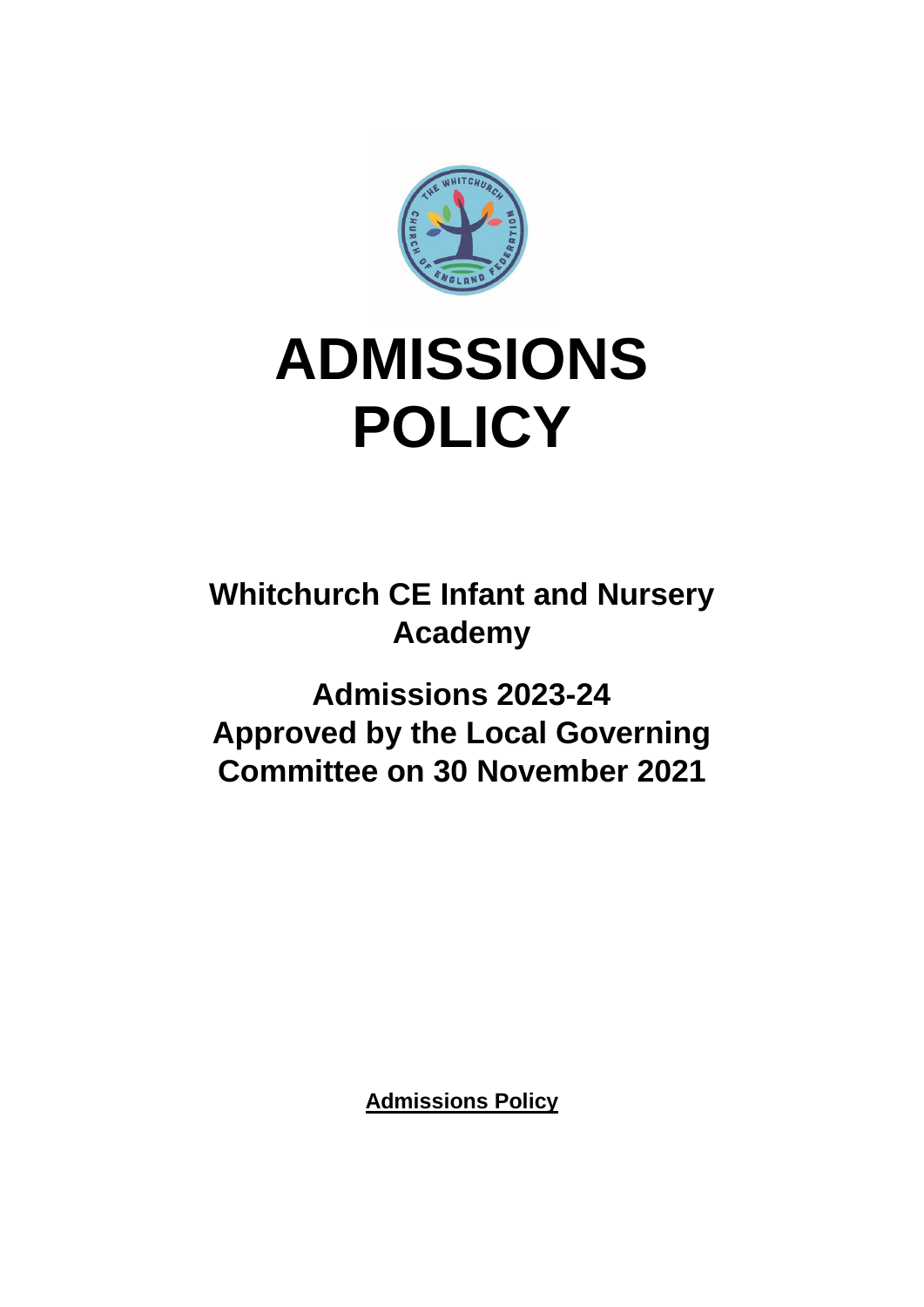Whitchurch CE Infant & Nursery Academy welcomes children from all backgrounds, faiths, and those of no faith. The Governors of the Academy are committed to developing an inclusive school that reflects the diversity of the local community.

As well as being an inclusive academy, as a Church of England school we have a distinctive ethos and character that reflects the teaching of the Bible and Christian values. All parents applying for a place at our Church of England Academy are asked to respect this ethos and its importance to the school community. It is hoped that all children who attend our Church of England Academy will be able to participate (as appropriate) in the religious life of the school (including collective worship and religious education). This does not affect the right of parents who are not Christian to apply for a place. Indeed, through our commitment to inclusivity, families from other faiths and no faith are warmly welcomed.

For admissions to Reception application must be made through the home local authority (Shropshire Council for Shropshire residents) by 15th January in the academic year prior to which your child is due to start school. All applications received by this date will be considered and parents will be informed by the home local authority on 16th April (or next working day) if they have been allocated a place for their child. Please see the Parents Guide to Education booklet on the website, www.shropshire.gov.uk/schooladmissions and also for details of the admission arrangements.

*Please also note that an application must be made for all children who wish to join Reception, even those that already attend the Academy nursery.* 

## **Admissions Criteria:**

Children who have an Education Health and Care Plan, which names the school which the child should attend because their needs can be met best by that particular school, will be offered places before other children. The admission of pupils with a statement of Special Educational Needs/Education Health Care Plan (EHCP) are dealt with by a separate procedure. These children will be admitted to the Academy if our school is named on the statement/EHCP. This is a statutory entitlement under S.324 of the Education Act 1996.

After which places are allocated up to the Published Admission Number of 90 according to an agreed set of criteria in strict order of priority as shown below.

#### 1. Looked After Children

'Looked after children' or children who were previously 'looked after' but immediately after being looked after became subject to an adoption, child arrangements, or special guardianship order  $1$  including those who appear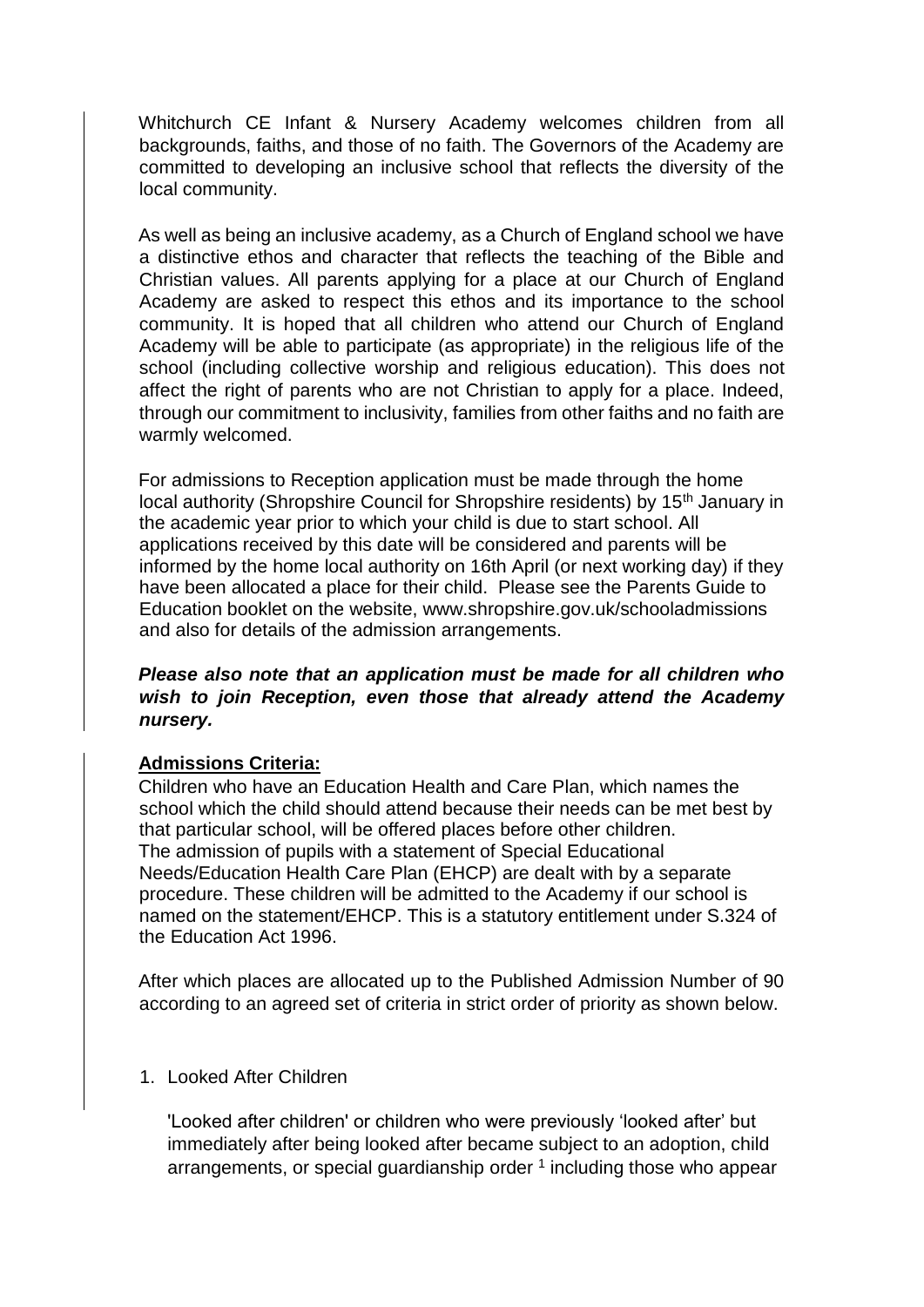to the admission authority Whitchurch CE Infant & Nursery Academy to have been in state care outside of England and ceased to be in state care as a result of being adopted.

- 2. Very exceptionally, priority may be given to a child who has a particular health reason requiring them to attend a specific school. This will only be allowed if parents/carers can provide written evidence from a medical professional that in the view of the admission authority confirms that attending that particular school is essential to the medical well-being of the child. The Trust reserves the right to contact medical professionals to ascertain the relevance of the medical condition.
- 3. Children living inside the designated catchment area will have next priority of admission. If there are not enough places for all the children in the catchment area, then the following criteria for admission will apply in order:

3a. Priority will be given to children living within the catchment area who will have an older sibling at the Academy on the day they are due to start school.

3b. Priority will be given to children living within the catchment area who will have an older sibling at Whitchurch CE Junior Academy on the day they are due to start school.

3c. After that, priority will be given to other children who live within the catchment area.

4. If there are spaces still available after the above criteria have been applied, children living outside the designated catchment area will be offered places according to the following criteria:

4a. Children who will have an older sibling at the Academy on the day they are due to start school.

4b. Children who will have an older sibling at Whitchurch CE Junior Academy on the day they are due to start school. 4c. All other children.

Each category will be rank ordered according to the distance from home to school as a straight line measurement.

#### **Notes:**

*A looked after child is a child who is (a) in the care of a local authority, or (b) being provided with accommodation by a local authority in the exercise of their social services functions (see the definition in Section 22(1) of the Children Act 1989).*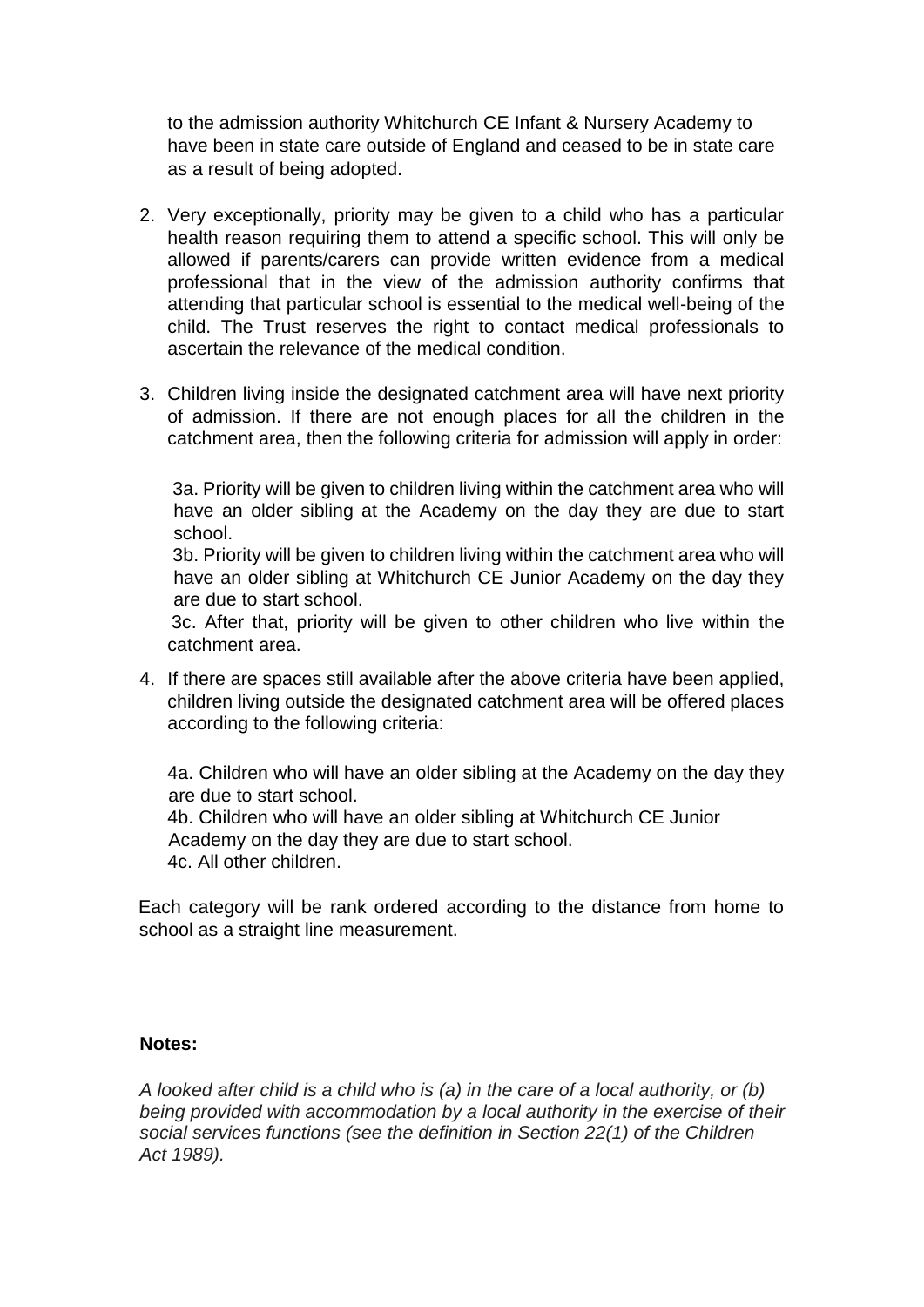*1 An adoption order is an order under the Adoption Act 1976 (see Section 12 adoption orders) and children who were adopted under the Adoption and Children Act 2002 (see Section 46 adoption orders).*

*A 'child arrangements order' is an order settling the arrangements to be made as to the person with whom the child is to live under Section 8 of the Children Act 1989 as amended by Section 14 of the Children and Families Act 2014. Section 14A of the Children Act 1989 defines a 'special guardianship order' as an order appointing one or more individuals to be a child's special guardian (or special guardians)*

*A sibling connection is defined as a brother or sister, step-brother or step-sister, half-brother or half-sister, living at the same address as part of the same family unit and of compulsory school age (i.e. 5 – 16 years). Fostered and adopted siblings are also included. Older siblings must be attending the Academy on the date the younger sibling is due to start there. However, cousins or other relatives who take up residence in a home in order to establish an 'in catchment area' address will not be given priority under the sibling criterion.* 

*If a child lives with parents with shared responsibilities, each for part of the week, the 'home address' will be the one at which the child is resident for the greatest part of the school week. Where this is equally shared, the home address will be the one used when applying for child benefit.* 

*For admissions purposes all distances are measured as a straight line distance on a computerised mapping system between the home address and the nearest entrance gate of the relevant school by pinpointing their eastings and northings. The shortest distance being given highest priority. Where two addresses are within the same block of flats, the lowest number of flat nearest the ground floor will be deemed to be the nearest in distance.* 

*In the event that two applications are exactly the same after all other criteria have been taken into account a tie breaker will be used. This will be by random allocation and overseen by an independent party not connected with the admissions process.* 

RECEPTION ADMISSIONS ONLY: If unsuccessful on allocation day,

Shropshire Council will offer a review when the waiting list will be formed from those parents who advise the Admissions Team that they wish to pursue a place at the Academy. At the end of the review period, parents who have still not been successful in securing a place have the right to appeal against the decision. Parents may remain on the waiting list from the review period onwards.

RECEPTION ADMISSIONS ONLY: For the first term of Reception, Shropshire Council will continue to maintain a waiting list for unsuccessful applicants. If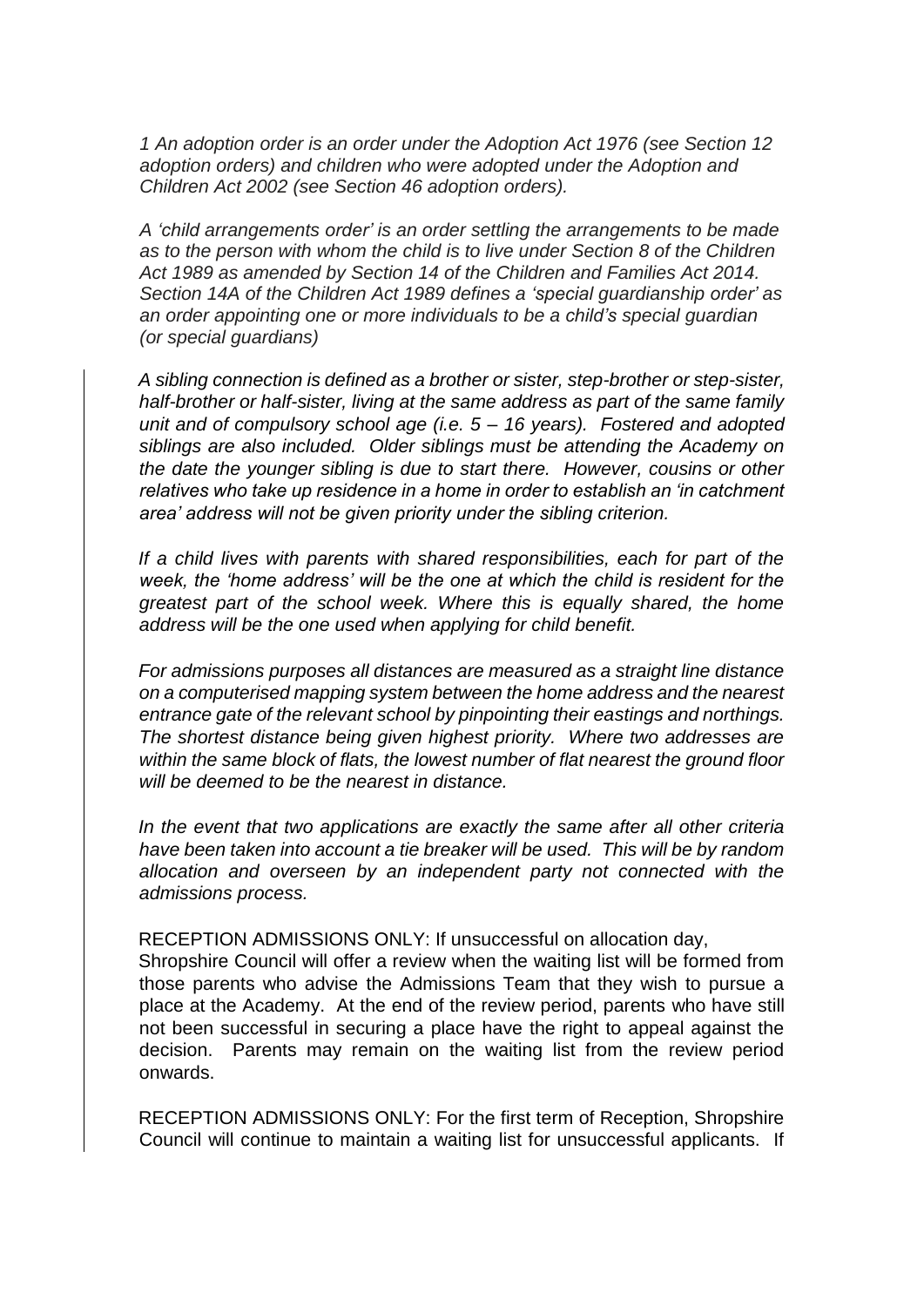any vacancies arise, places will be offered to applicants on the waiting list in strict accordance with normal published oversubscription criteria.

Applications for a place outside the normal cohort (e.g. deferred Reception) will be processed in accordance with Shropshire Council's admission arrangements. Please contact the Admissions Team for more information.

Where a family are moving to a new address in Shropshire Council's area, the new address will only be taken into consideration when formal confirmation (signed tenancy agreement when no property is owned, or exchange of contracts) of the address has been received.

All applicants are required to give correct information about the genuine residential address of the child. Where any information regarding a home address is found to be fraudulent or misleading a school place may be withdrawn even if the child has been admitted to the Academy.

# **Mid-term or In-Year applications (RECEPTION, YEAR ONE, YEAR TWO ADMISSIONS ONLY)**

Mid-term applications will be dealt with using the same admissions criteria given above. To apply for a place other than the start of Reception year, parents should apply directly to the Academy on a mid-term application form available the Shropshire Council website www.shropshire.gov.uk/schooladmissions or from the Academy.

If there is a space in the relevant year group a place will be granted. If the application is for a place in an over-subscribed year group, then the Head of School will meet with the Executive Principal and the Chair of Governors to consider whether additional places can be offered above the published admission number.

If a place cannot be offered, parents will receive a formal letter and information on how to appeal against the decision from Shropshire Council's Admissions Team.

## **Waiting List**

Other than the first term of Reception year, the academy will maintain a waiting list for unsuccessful applicants until the end of each academic year. Applications for inclusion on this Waiting List must be made directly to the Academy. If any vacancies arise, places will be offered to applicants included on the waiting list in strict accordance with normal published oversubscription criteria. If a place can be offered the applicant will be expected to take up the place within 6 school weeks or by the start of the next half term, whichever is the earliest date, with the exception of Reception children who have deferred